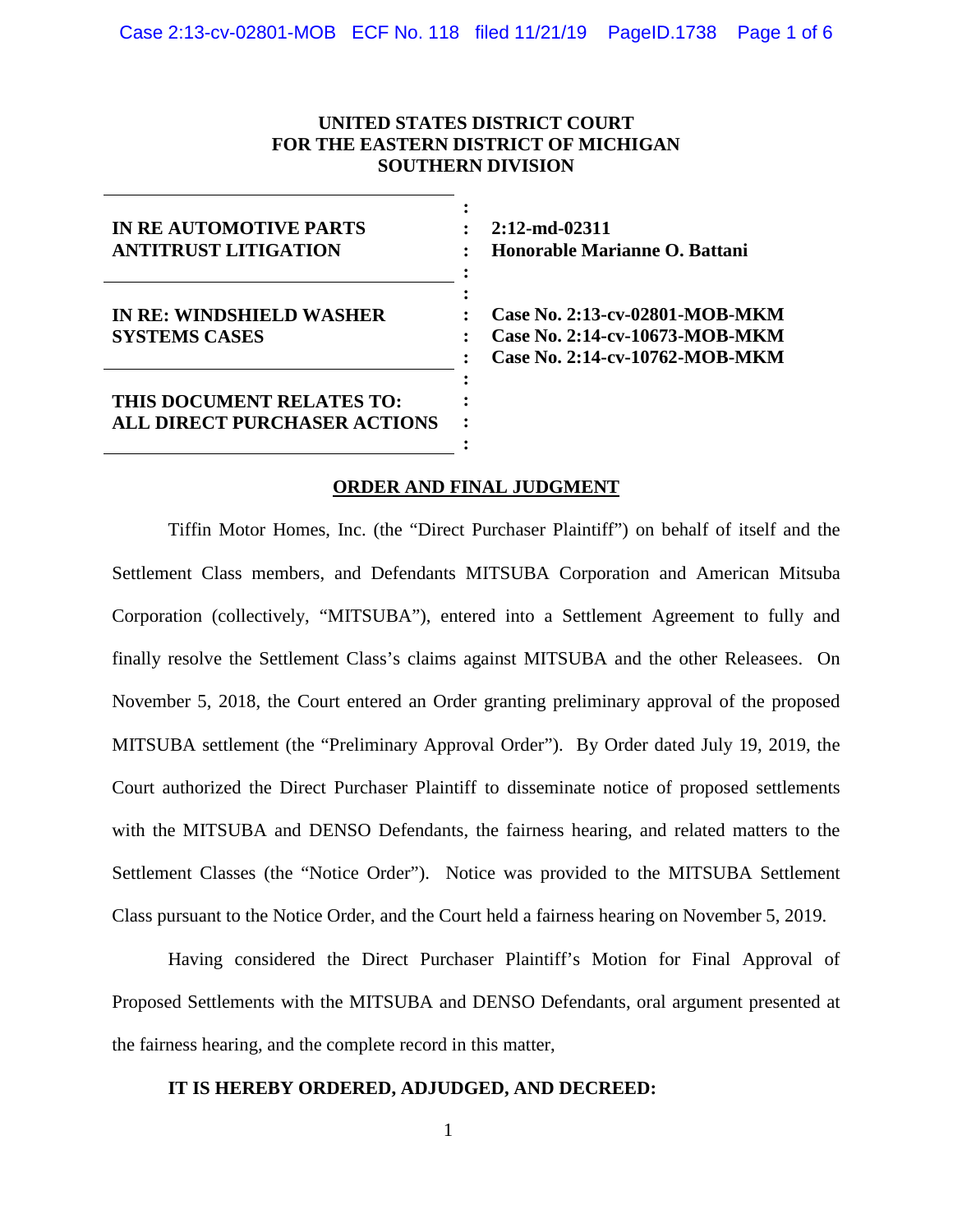#### Case 2:13-cv-02801-MOB ECF No. 118 filed 11/21/19 PageID.1739 Page 2 of 6

1. This Court has jurisdiction over the subject matter of this litigation.

2. Terms capitalized in this Order and Final Judgment and not otherwise defined herein have the same meanings as those used in the Settlement Agreement.

3. The Notice Order outlined the form and manner by which the Direct Purchaser Plaintiff would (and subsequently did) provide the MITSUBA Settlement Class with notice of the settlement, the fairness hearing, and related matters. The notice program included individual notice via first class mail to members of the MITSUBA Settlement Class who could be identified through reasonable efforts, as well as the publication of a summary notice in *Automotive News*; an online banner notice appeared over a 21-day period on [www.AutoNews.com,](http://www.autonews.com/) the digital version of *Automotive News*; and an Informational Press Release targeting automotive industry trade publications was issued nationwide via PR Newswire's "Auto Wire." Finally, a copy of the Notice was (and remains) posted online at [www.autopartsantitrustlitigation.com.](http://www.autopartsantitrustlitigation.com/) Proof that mailing, publication, and posting conformed with the Notice Order has been filed with the Court. This notice program fully complied with Fed. R. Civ. P. 23, and the requirements of due process. It provided due and adequate notice to the MITSUBA Settlement Class.

4. The settlement was attained following an extensive investigation of the facts. It resulted from vigorous arm's-length negotiations, which were undertaken in good faith by counsel with significant experience litigating antitrust class actions.

5. The settlement was entered into by the parties in good faith.

6. Final approval of the settlement with MITSUBA is hereby granted pursuant to Fed. R. Civ. P. 23(e), because it is "fair, reasonable, and adequate" to the MITSUBA Settlement Class. In reaching this conclusion, the Court considered the complexity, expense, and likely

2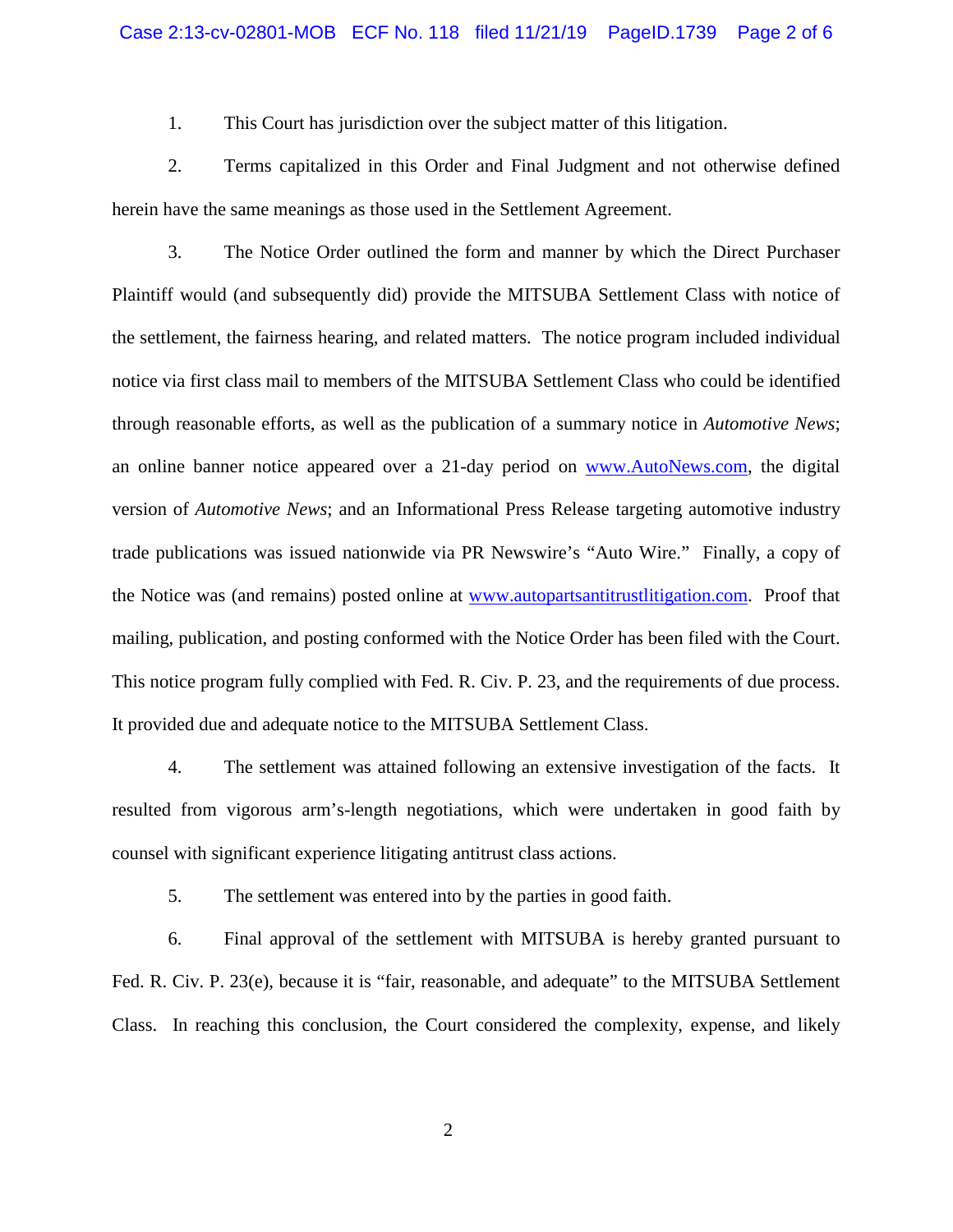#### Case 2:13-cv-02801-MOB ECF No. 118 filed 11/21/19 PageID.1740 Page 3 of 6

duration of the litigation, the MITSUBA Settlement Class's reaction to the settlement, and the result achieved.

7. The MITSUBA Settlement Class provisionally certified by the Court in its Preliminary Approval Order is hereby certified as a class pursuant to Rule 23 of the Federal Rules of Civil Procedure and is composed of: "All individuals and entities who purchased Windshield Washer Systems in the United States directly from one or more Defendants (or their subsidiaries, affiliates, or joint-ventures) from January 1, 2000 through August 14, 2018. Excluded from the Settlement Class are Defendants, their present and former parent companies, subsidiaries and affiliates, federal governmental entities and instrumentalities of the federal government, and states and their subdivisions, agencies and instrumentalities." The Court adopts and incorporates herein all findings made under Rule 23 in its Preliminary Approval Order.

8. The Court's certification of the Settlement Class as provided herein is without prejudice to, or waiver of the rights of any Defendant to contest certification of any other class proposed in these coordinated actions. The Court's findings in this Order shall have no effect on the Court's ruling on any motion to certify any class in these actions or on the Court's rulings concerning any Defendant's motion, and no party may cite or refer to the Court's approval of the Settlement Class as persuasive or binding authority with respect to any motion to certify any such class or any defendant's motion.

9. The entities identified on Exhibit "A" hereto have timely and validly requested exclusion from the MITSUBA Settlement Class and, therefore, are excluded. Such entities are not included in or bound by this Order and Final Judgment. Such entities are not entitled to any recovery from the settlement proceeds obtained through this settlement.

3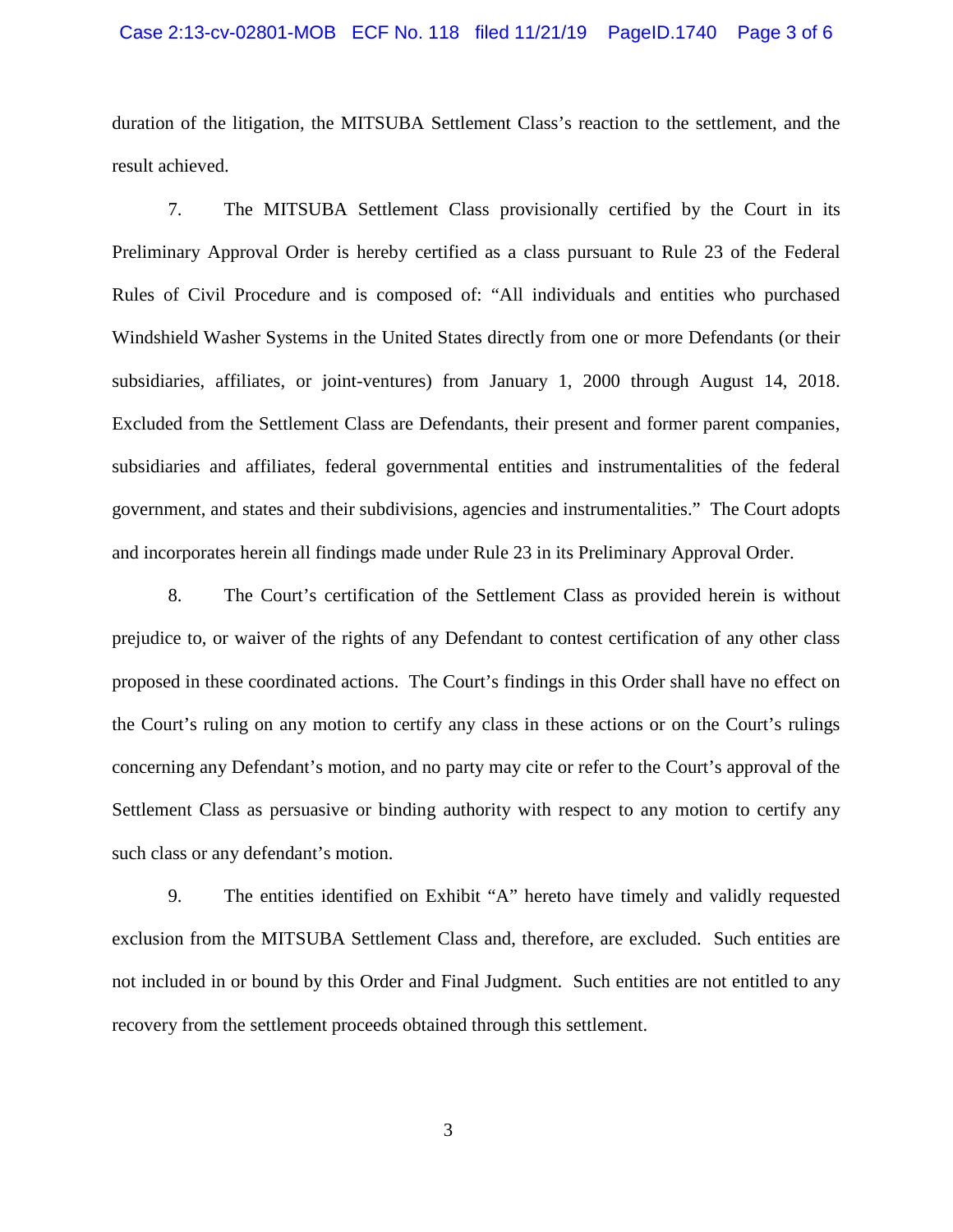#### Case 2:13-cv-02801-MOB ECF No. 118 filed 11/21/19 PageID.1741 Page 4 of 6

10. The Action and all Released Claims are hereby dismissed with prejudice with respect to the Releasees and without costs. The Releasors are barred from instituting or prosecuting, in any capacity, an action or proceeding that asserts a Released Claim against any of the Releasees. This dismissal applies only in favor of MITSUBA and the other Releasees.

11. The Escrow Account, plus accrued interest thereon, is approved as a Qualified Settlement Fund pursuant to Internal Revenue Code Section 468B and the Treasury Regulations promulgated thereunder.

12. Neither the Settlement Agreement, nor any act performed or document executed pursuant to the Settlement Agreement, may be deemed or used as an admission of wrongdoing in any civil, criminal, administrative, or other proceeding in any jurisdiction.

13. This Order and Final Judgment does not settle or compromise any claims by the Direct Purchaser Plaintiff or the Settlement Class against any other Defendant or other person or entity other than MITSUBA and the other Releasees, and all rights against any other Defendant or other person or entity are specifically reserved.

14. Without affecting the finality of this Order and Final Judgment, the Court retains exclusive jurisdiction over: (a) the enforcement of this Order and Final Judgment; (b) the enforcement of the Settlement Agreement; (c) any application for distribution of funds, attorneys' fees or reimbursement made by Plaintiff's Counsel; and (d) the distribution of the settlement proceeds to Settlement Class members.

15. Pursuant to Fed. R. Civ. P. 54, the Court finds that there is no just reason for delay and hereby directs the entry of judgment as to MITSUBA.

### **IT IS SO ORDERED.**

4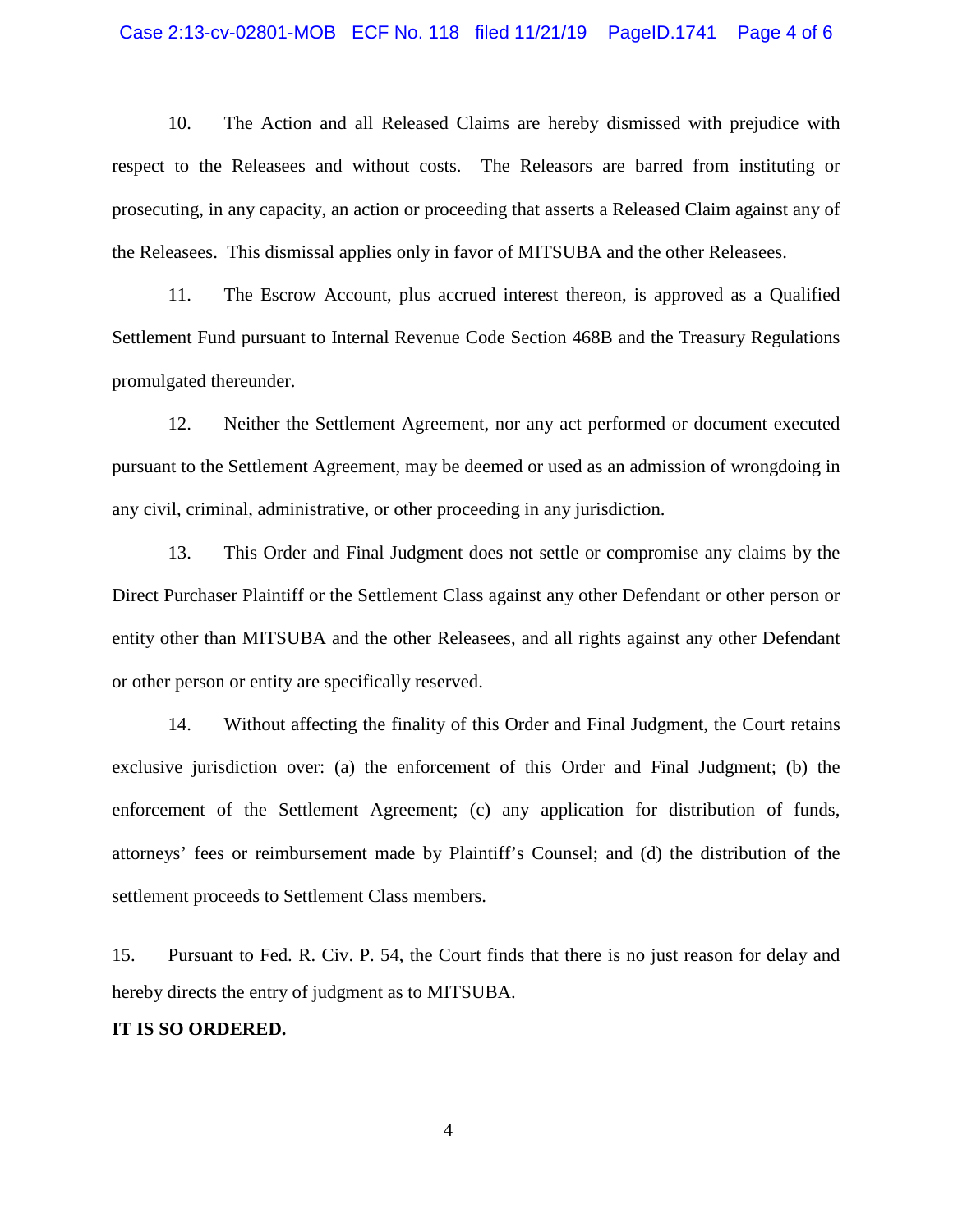Case 2:13-cv-02801-MOB ECF No. 118 filed 11/21/19 PageID.1742 Page 5 of 6

Date: November 21, 2019 S/Marianne O. Battani MARIANNE O. BATTANI United States District Judge